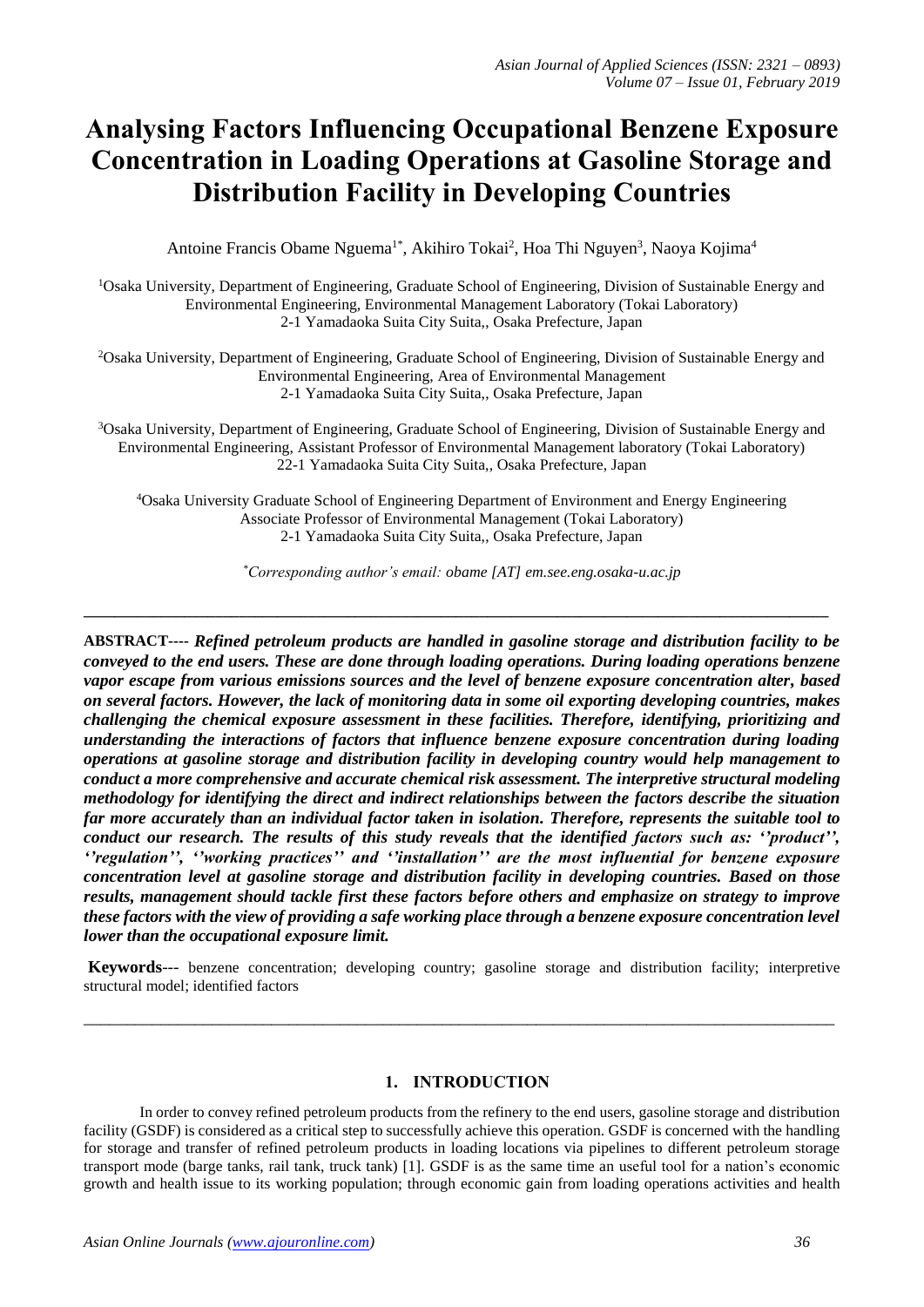## *Asian Journal of Applied Sciences (ISSN: 2321 – 0893) Volume 07 – Issue 01, February 2019*

damage such as cancer risk from workers' exposure to petroleum products respectively. Loading operation is the process of transferring petroleum refined products from bulk storage tank to operating tank [2]. It is also the transfer of petroleum refined products from storage tank to various petroleum storage transport mode such as; barge tank; rail tank; truck tank, through pipelines, hoses, flexible joint arms [1]. Loading operation is the main activity in GSDF and required well trained working force and functional equipment to be run properly [2]. These requirements act as a guaranty for a safe working environment freed from any economic loss and occupational injure. However, during loading operations and storage of petroleum refined products, such as gasoline, benzene vapors escape into the atmosphere [3]. Air toxics are released from the GSDF during gasoline loading truck tank; rail tank; storage tank; barge tank and from other sources like the vapor leaks at loading pumps, valves and other equipment in the facility [4]. In several articles, occupational benzene exposure concentration during loading operations are discussed and the benzene concentration in these various studies exceeded the different occupational exposure limit set throughout each period [1, 3, 5, 6, 1 7]. Thus, GSDF's workers are exposed to high level of benzene concentration during loading operations [13]. Benzene is one of the volatile components of petroleum products, like gasoline and is an established carcinogenic chemical for human health by the International Agency of Research on Cancer [14]. Short term human exposures to benzene can give rise to various adverse effects such as headaches, dizziness, inability to concentrate, impaired short term memory and tremors [15] and is considered as acute exposure effects. While long term human exposure can give rise to more complex health effects including haematotoxicity, genetoxicity, immunological and reproductive effects as well as various cancers [16] and is considered as chronic exposure effects. In general, acute exposure effects are considered to be reversible, while chronic exposure effects are probably irreversible [17]. Although, contamination with benzene is mostly due to uncontrolled industrial activity and lack of the awareness of workers [18], the magnitude of the problem is said to be grave for developing countries [19]. In most oil exporting developing countries, a comprehensive and harmonious data collecting systems is unavailable. A standard checklist, a material safety data sheet and structured interviews of staff concerning health hazard in petroleum loading operations are used as chemical assessment method [19, 20]. This approach remains unsatisfactory to perform a more accurate chemical risk assessment at GSDF in developing country. The literature review suggests that no study has been taken that investigate explicitly the interactions among the factors that impact benzene exposure concentration during loading operations and proposes an interpretive structural modeling (ISM) based model for these factors. This study attempts to identify the factors that influence benzene exposure concentration through literature review and; experts' opinions and further develops a contextual relationship among these identified factors using ISM method. Furthermore, it also proposes a hierarchy of benzene exposure concentration factors that would help the management to understand and to be aware of the identified factors for a more accuracy in performing a chemical assessment at gasoline storage and distribution facility in developing countries. The main objectives of this study are as below mentioned:

- $\triangleright$  To identify and rank the factors influencing benzene exposure concentration at GSDF in developing countries during loading operations.
- $\triangleright$  To find out the interaction among identified factors using ISM
- To discuss managerial implication of this study and suggest directions for future studies.



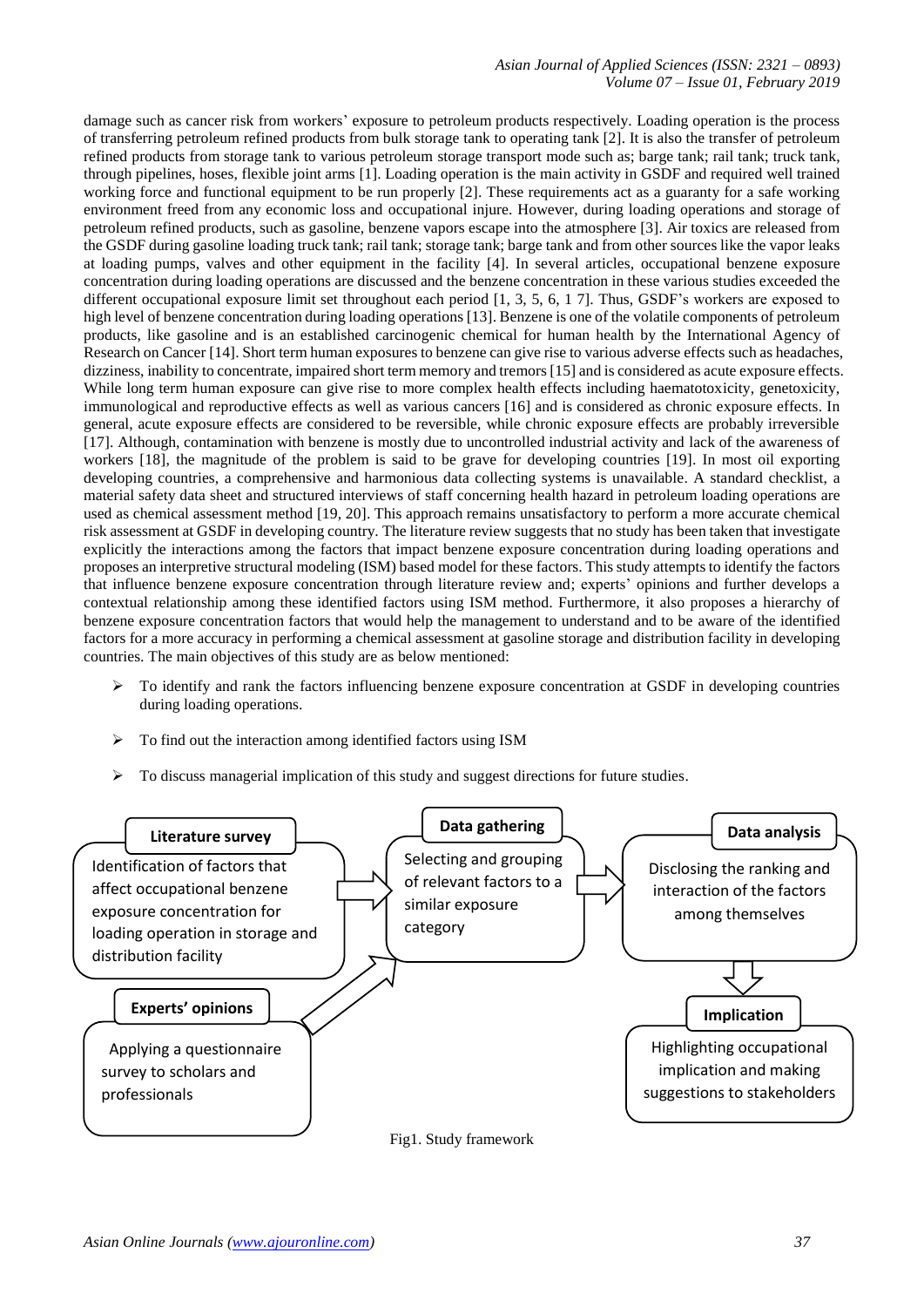# **2. MATERIAL AND METHODS**

In the section 2.1., the literature survey on the factors influencing benzene exposure concentration during loading operation in GSDF are identified. Section 2.2., presents the results from the questionnaire-survey of the experts. Section 2.3., explains the challenges of making a chemical assessment in developing countries. Section 3., shows the results and the discussion; and finally the section 4. presents the conclusion.

## *2.1. Identification of factors influencing benzene exposure*

In our study, the loading operations from GSDF are focused on loading truck tank operation, loading storage tank operation and loading barge tank operation. In these three working locations, factors that influence benzene exposure concentration were identified during loading operations from the literature review. Then, the factors were grouped into a larger representation of factors influencing benzene exposure concentration. A questionnaire survey was addressed to professionals; scholars and the results were aggregated to the large group of identified factors. We applied the interpretive structural modeling (ISM) to factors of the large group. The results were meant to be used to support management in decision making and stakeholders. From the literature review, benzene exposure concentration during loading operation in GSDF has always been high in the past [8, 13, 21]. Exposures to benzene during loading truck tank operation occur as a result of several actions. The major sources of exposures are as results of gasoline flow into the empty tank; displacing hydrocarbon vapors; leaking fill lines and draining of tanks also result in exposures from evaporation of the gasoline [22]. The top loading and bottom loading tend to give high benzene exposure concentration during truck tank loading operation [21]. At the barge loading operation, the major sources of high benzene exposure concentration occur from the manual sounding of the tanks; the phase of loading when the tanks were topped up [23]. At the loading storage operation, defective valves; gauging; lack of external floating roof tank; lack of internal roof; lack of vertical roof tank; gauging at the roof top (24, 26]. Then, after identified the sub-factors influencing benzene exposure concentration during loading operation, from the literature review, each sub-factors were grouped into a larger group of factors. The larger group of factors was set, through a generic questionnaire from occupational exposure assessment such as: what product workers handle? Under which meteorology conditions workers perform the task? What task workers perform? How do workers perform the task? Where do workers perform the task? Which regulations cover the task performs by workers? The table 1. below summarize the identified factors and sub-factors influencing benzene exposure concentration during loading operation.

#### *2.2 Questionnaire-based survey*

The aim of this questionnaire-based survey was to help developing the first step towards building an ISM-based model by experts, which is the relationship matrix. The respondents were required to point out the importance of 6 listed factors on the five-point Likert scale and results were weighted based on respondent category. The questionnaire was intended on the five-point Likert scale, with the scale, '1', '2', '3', '4', '5' corresponding to 'Very low', 'Low', 'Moderate', High, 'Very high', respectively. The questionnaire was applied to Engineers in 'Health Safety Environment', 'Operators in charge of loading operations', 'student in the field of Health Safety Environment' and 'Any person willing to participate'. In total, 25 questionnaires were submitted to the 4 categories mentioned above. Only 11 questionnaires were received out of the 25 questionnaires. Thus, making a response rate of 44%, which is above the 20% rates, considered as particularly undesirable for survey findings [25]. The description of the questionnaire-based survey and the factors ranking are presented in Table 2 and Table 3 respectively.

## *2.3. ISM method*

Interpretive Structural Modeling (ISM) was first proposed by J. Warfield in 1973 to analyze the complex socioeconomic systems [36]. Moreover, ISM is a computer-assisted learning process that enables individuals or groups to develop a map of the complex relationships between the many elements involved in a complex situation. Further, ISM is a qualitative tool with the objective of understanding the complex relationship among elements to a particular subject [36]. ISM is a well-established methodology for identifying relationships among specific items, which define a problem or an issue. This approach has been increasingly used by various researchers to represent the interrelationships among various elements related to the issue. ISM approach starts with an identification of variables, which are relevant to the problem or issue. Then, a contextually relevant subordinate relation is chosen. Having decided the contextual relation, a structural selfinteraction matrix (SSIM) is developed based on pairwise comparison of variables. After that, SSIM is converted into a reachability matrix (RM) and its transitivity is checked. Once transitivity embedding is complete, a matrix model is obtained. Further, the partitioning of the elements and an extraction of the structural model called ISM is derived [33]. In our study, we attempt to understand the relationship and the importance between the factors influencing benzene exposure concentration at GSDF during loading operation in developing countries by using ISM approach.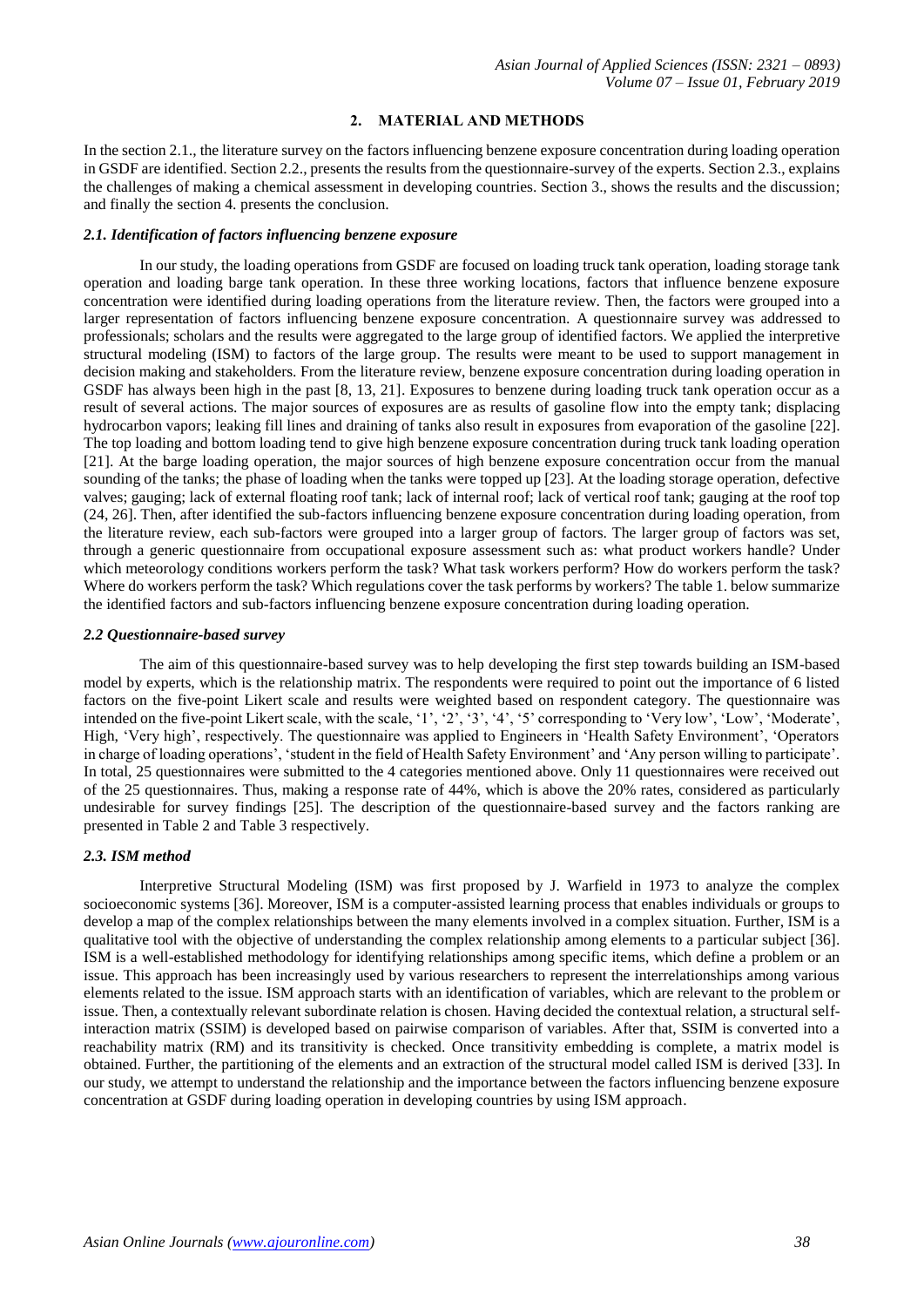| <b>Factors</b>                    | <b>Barrier</b><br>related | Sub-factors                                                           | <b>References</b>                                           | <b>Explanation</b>                                                             |  |  |
|-----------------------------------|---------------------------|-----------------------------------------------------------------------|-------------------------------------------------------------|--------------------------------------------------------------------------------|--|--|
| P-Product                         | P <sub>1</sub>            | high level of benzene<br>contain                                      | (RAGHAVAN<br>et<br>al., 2005)                               | The<br>product<br>characteristics                                              |  |  |
|                                   | P <sub>2</sub>            | <b>Evaporation</b> process                                            | Xochitl Cruz-Núñez<br>et al., 2003)                         | level<br>(benzene)<br>contain, evaporation                                     |  |  |
|                                   | P <sub>3</sub>            | Quantity of gasoline sold                                             | (Xochitl<br>Cruz-<br>Núñez et al., 2003)                    | that<br>$etc.$ )<br>process<br>benzene<br>impact<br>exposure<br>concentration. |  |  |
| $M-$<br>Meteorology<br>conditions | M1                        | Wind speed                                                            | (Spyros<br>P.<br>Karakitsios et<br>al.,<br>2007)            | different<br>The<br>environmental<br>characteristics (wind                     |  |  |
|                                   | M <sub>2</sub>            | Temperature level                                                     | P.<br>(Spyros<br>Karakitsios et al.,<br>2007)               | speed, temperature<br>$etc.$ )<br>affecting<br>benzene<br>exposure             |  |  |
|                                   | M <sub>3</sub>            | wind direction                                                        | (Tsai-Yin Lin et al.,<br>2004)                              | concentration.                                                                 |  |  |
| N-Nature of<br>the task           | $N-1$                     | regular task                                                          | (Eun Kyo Chung et<br>al., 2016)                             | The type of tasks<br>(loading operations,                                      |  |  |
|                                   | $N-2$                     | Loading tasks                                                         | (Pandya et al., 2005)                                       | maintenance                                                                    |  |  |
|                                   | $N-3$                     | Maintenance tasks                                                     | (Eun Kyo Chung et<br>al., 2016)                             | operation etc.) that<br>affect<br>benzene<br>exposure<br>concentration.        |  |  |
| W-Working<br>practices            | $W-1$                     | Lack<br>of<br>appropriate<br>personal<br>protective<br>equipment used | From<br>author's<br>experience base.                        | The workers skills<br>level and behavior<br>that affect benzene                |  |  |
|                                   | $W-2$                     | procedure<br>Irregular<br>application                                 | From<br>author's<br>experience base.                        | exposure<br>concentration.                                                     |  |  |
|                                   | $W-3$                     | Lack of regular training                                              | From.<br>author's<br>experience base.                       |                                                                                |  |  |
| $R -$<br>Regulations              | $R-1$                     | Lack of regular chemical<br>assessment reports                        | From<br>author's<br>experience base.                        | The lack of different<br>laws, regulations and                                 |  |  |
|                                   | $R-2$                     | Lack of workers shift<br>interchange legislation                      | (Papalouska et al.,<br>2007)                                | procedures<br>that<br>provide<br>safe<br>a                                     |  |  |
|                                   | $R-3$                     | of<br>policy<br>Lack<br>in<br>occupational safety and<br>health       | (Tulashie<br>al.,<br>et<br>2007)                            | working<br>environment<br>from<br>benzene<br>exposure                          |  |  |
|                                   | $R-4$                     | Lack of an update of<br>industrial health policy                      | (Ezejiofor TIN, et<br>al., 2014)                            | concentration.                                                                 |  |  |
| I-Installation                    | $I-1$                     | Lack of vapor Recovery<br>system                                      | (Verma et al., 1992;<br>Xochitl Cruz-Nuñez<br>et al., 2003) | The lack of different<br>equipment,<br>mechanicals<br>tools,                   |  |  |
|                                   | $I-2$                     | Defective<br>valves<br>(equipment)                                    | (Jackson, 2005)                                             | technology<br>that<br>provide safer work                                       |  |  |
|                                   | $I-3$                     | External floating roof tank                                           | (Jackson, 2005)                                             | from<br>benzene                                                                |  |  |
|                                   | $I-4$                     | Vertical fixed roof tank                                              | (Jackson, 2005)                                             | exposure                                                                       |  |  |
|                                   | $I-5$                     | Lack<br>of<br>automated<br>operation                                  | (Nordlinder, 1989)                                          | concentration.                                                                 |  |  |

| Table 1. Barriers related factors and sub-factors in benzene exposure |
|-----------------------------------------------------------------------|
|-----------------------------------------------------------------------|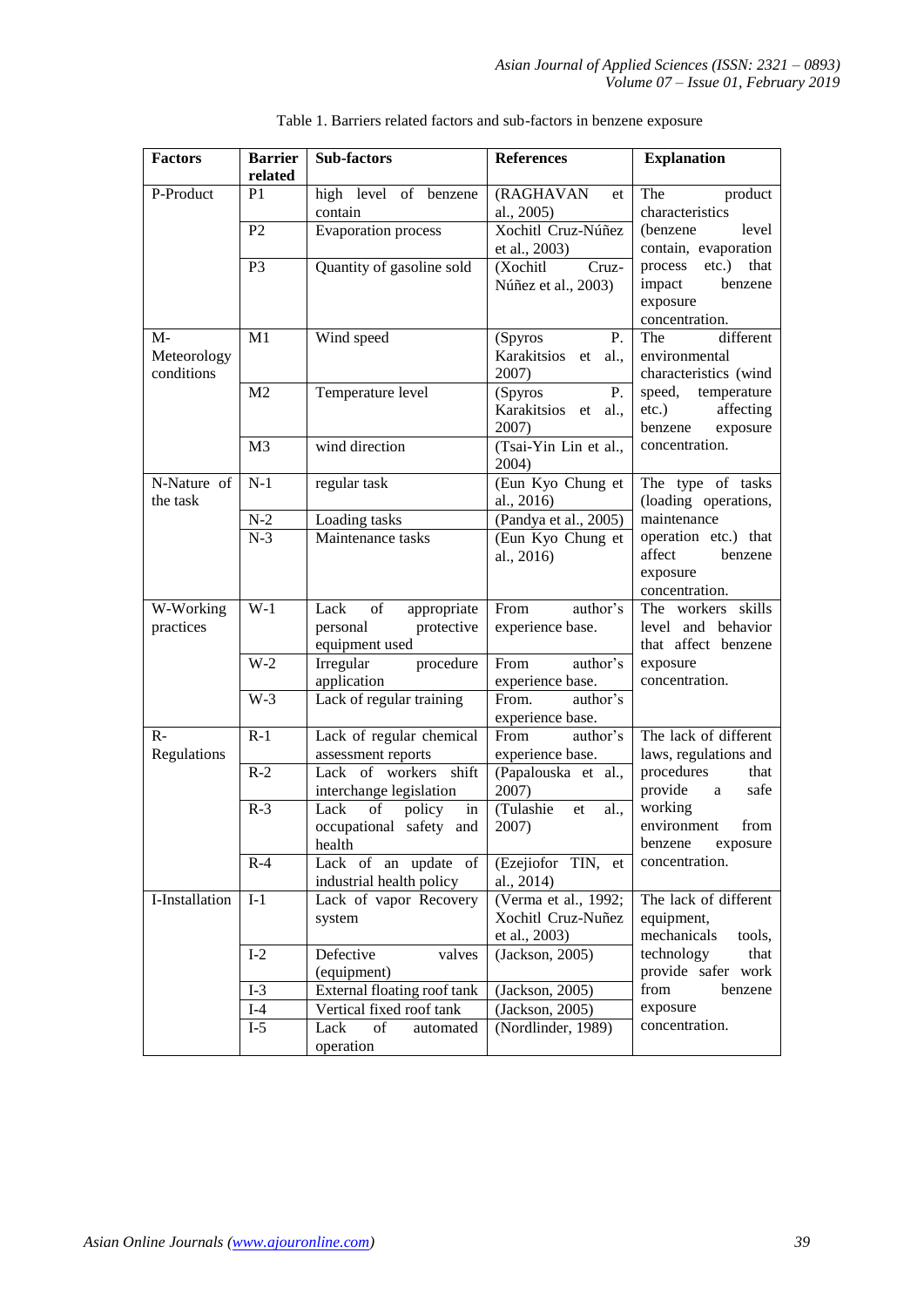## **3. RESULTS AND DISCUSSION**

#### *3.1. Practical application of ISM:*

After selecting the identified factors from the literature review and with the author's opinion, we considered them as elements which are related to define the problem. Then, a contextual relationship is established among elements through pairwise technique. Step1: making a Structural Self-Interaction Matrix (SSIM) In other to analyze the identified factors, a contextual relationship of ''leads'' or ''influences'' type is chosen. This means that one identified factor influences another identified factor. There are four symbols V; A; X; O; used in ISM to express the interrelationship between two elements (*i* and *j*) [34]. The symbol V represents the relationship whereby the identified factor *i* influences the identified factor *j*. For example, the identified factor ''meteorology condition'' influences the identified factor ''product''. During a gasoline loading operation "meteorology condition" through a "wind speed and direction" influences "product" by the ''evaporation process'', which changes the benzene exposure concentration level at the working location. Though, the identified factor ''product'' through the ''high level benzene content'' cannot influences ''meteorology condition'' by the ''temperature level''; to enable a change in benzene exposure concentration level, as example for the symbol V. The symbol A represents the relationship between the identified factors *j* and *i*. For instance, the identified factor ''product'' does not influence the identified factor ''nature of the task'', because if there is no operation taking place the ''product'' will maintain its benzene exposure concentration level. In the other hand, during loading operation and in particular for a specific task performed, the benzene exposure concentration level changed. The symbol X is used to express that both identified factors influence each other and direction relations goes for both. The identified factors ''nature of the task'' and ''working practices'' influence each other. The ''nature of the task'' influences ''working practice'', because the task to be performed determine a specific working practice to maintain a safe level of benzene exposure concentration. The working practice used is adapted to the task performed.

| <b>Factors (Si)</b>       |                | <b>S6</b>    | S <sub>5</sub> | <b>S4</b> | S <sub>3</sub> | S <sub>2</sub> |
|---------------------------|----------------|--------------|----------------|-----------|----------------|----------------|
| meteorology<br>conditions | S <sub>1</sub> | $\Omega$     | $\Omega$       | V         | $\mathsf{A}$   | V              |
| Product                   | S <sub>2</sub> | $\mathsf{A}$ | V              | V         | $\mathsf{A}$   |                |
| Nature of the task        | S <sub>3</sub> | V            | V              | X         |                |                |
| Working practices         | <b>S4</b>      | $\mathsf{A}$ | V              |           |                |                |
| Regulations               | S <sub>5</sub> | V            |                |           |                |                |
| Installation              | S6             |              |                |           |                |                |

Table 2. Structural self-interactive matrix (SSIM)

Finally, the symbol O expresses the absence of relationship between the identified factor *i* and *j,* such as the identified factors ''meteorology condition'' and the ''installation''. The ''wind speed'' or the ''temperature level'' cannot influence the ''lack of vapor recovery system'' and vice-versa. During loading operation, the ''lack of vapor recovery'' system cannot influence  $\cdot$  wind speed'' or ''temperature level'' to alter the benzene exposure concentration level. Based on the above rules on contextual relationships, the SSIM was built as shown in the table 2. Step2: converting SSIM into an initial Reachability Matrix (RM) In other to convert the SSIM to initial reachability matrix, the four symbols (V, A, X, O) were substituted by 1 or 0 s in the initial reachability. The rules to convert SSIM into initial reachability matrix are as follows: if the (*i, j*) entry in the SSIM is V, then the (*i, j*) entry in the RM becomes 1 and the (*j, i*) entry becomes 0. If the (*i, j*) entry in the SSIM is A, then the (*i, j*) entry in the RM becomes 0 and the (*j, i*) entry becomes 1. If the (*i, j*) entry in the SSIM is X, then the  $(i, j)$  entry in the RM becomes 1 and the  $(j, i)$  entry becomes 0. If the  $(i, j)$  entry in the SSIM is 0, then the (*i, j*) entry in the RM becomes 0 and the (*j, i*) entry becomes 0. Coming after this rule to obtain the initial RM presented in table 3, the transitivity relationship is checked (Attri et al., 2013). The value 1 is allocated to the element which gives the direction of the matrix and the value 0 to the element which undergoes it. Additionally, the value 1 is giving to the entry when the elements influences each other and the value 0, when there is no relationship between the elements in the matrix.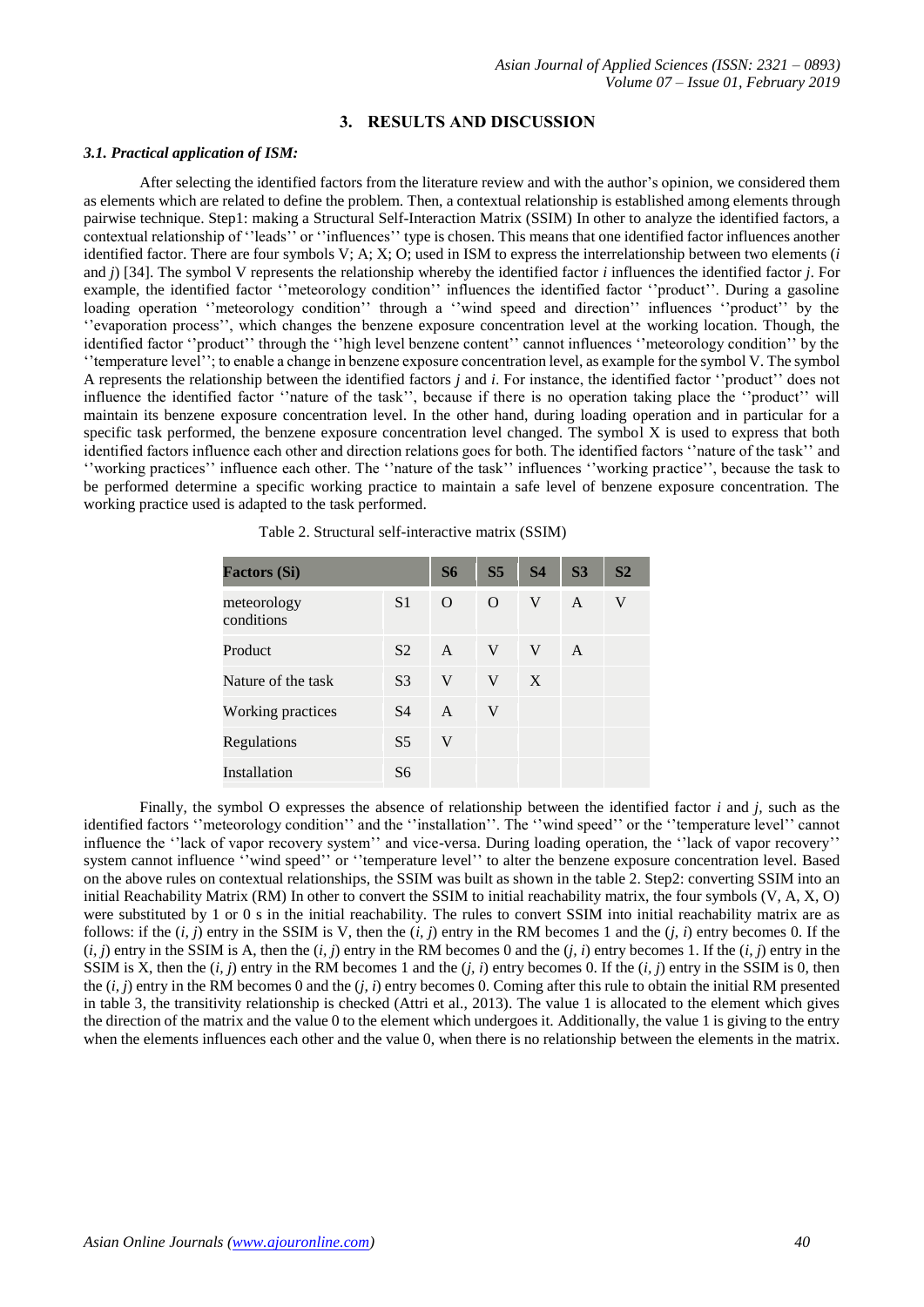| <b>Factors (Si)</b>       |                | S <sub>1</sub> | S <sub>2</sub> | S <sub>3</sub> | S <sub>4</sub> | S <sub>5</sub>   | <b>S6</b>      |
|---------------------------|----------------|----------------|----------------|----------------|----------------|------------------|----------------|
| meteorology<br>conditions | S <sub>1</sub> | $-1$           | $\mathbf{1}$   | $\overline{0}$ | $\Gamma$       | $\sqrt{1}$       | $\mathbf{0}$   |
| Product                   | S <sub>2</sub> | $\overline{0}$ | $\mathbf{1}$   | $\overline{0}$ | $\overline{1}$ | $\blacksquare$ 1 | $\blacksquare$ |
| Nature of the task        | S <sub>3</sub> | $\Omega$       | $\overline{1}$ | $\blacksquare$ | $\blacksquare$ | $\blacksquare$   | $\blacksquare$ |
| Working practices         | S4             | $\Omega$       | $\overline{0}$ | $\overline{0}$ | $\blacksquare$ | $\blacksquare$   | $\overline{0}$ |
| Regulations               | S <sub>5</sub> | $\Omega$       | $\mathbf{1}$   | $\overline{0}$ | $\overline{1}$ | $\blacksquare$   | $\overline{1}$ |
| Installation              | S6             | $\overline{0}$ | $\mathbf{1}$   | -1             | $\overline{0}$ | $\triangleq$     | $\overline{1}$ |

# Table 3. Initial reachability matrix

According to Sharma, the transitivity concept is defined as how the element *x* relates to element  $y(xRy)$ ; and how the element *y* relates to element *z* (*yRz*); thus, transitivity implies that element *x* will also relate to element *z* (*xRz*). Having done the transitivity relationship, the initial RM can be converted to a final RM as shown in the table 4. [35].

| <b>Factors (Si)</b>       |                | S1           | S <sub>2</sub> | S <sub>3</sub> | <b>S4</b>      | S <sub>5</sub> | S6           |
|---------------------------|----------------|--------------|----------------|----------------|----------------|----------------|--------------|
| meteorology<br>conditions | S <sub>1</sub> | $\mathbf{1}$ | $\mathbf{1}$   | $1*$           | 1              | 1              | $1*$         |
| Product                   | S <sub>2</sub> | $\Omega$     | $\overline{1}$ | $\Omega$       | $\overline{1}$ | $\overline{1}$ | $\mathbf{1}$ |
| Nature of the task        | S <sub>3</sub> | $\Omega$     | $\mathbf{1}$   | $\overline{1}$ | $\mathbf{1}$   | $\mathbf{1}$   | 1            |
| Working practices         | S4             | $\Omega$     | $1*$           | $\Omega$       | $\mathbf{1}$   | $\mathbf{1}$   | $1*$         |
| Regulations               | S <sub>5</sub> | $\Omega$     | $\mathbf{1}$   | $\Omega$       | $\mathbf{1}$   | 1              | $\mathbf{1}$ |
| Installation              | S6             | $\Omega$     | 1              | 1              | $1*$           | 1              |              |

Table 4. Final reachability matrix

 $V: I \longrightarrow I$ element *i* influences *j*   $A: I \leftarrow I$ element *j* influences *i*   $X: I \leftrightarrow I$ element *i* and *j* influences each other  $0: i \leftrightarrow j$ element *i* and *j are* unrelated

Step3: level of partitions on final RM From the final RM, the reachability set, the antecedent set and intersection set were derived. The reachability set consists of the barrier itself and the other barrier that it may influence; while the antecedent set consists of the barrier itself and the other barrier that may affect it. Then, the intersection of these sets is derived for all the barriers, and the levels of the different barriers are determined [34]. The barriers for which reachability sets and intersection sets are similar, occupy the top level of the ISM hierarchy. The top-level barriers are those barriers that will not influence the other barriers above their own level in the hierarchy. Once the top-level barriers are identified, it is removed from consideration. Then, the same process is repeated to find out the barriers in the next level. This process is continued until the level of each barrier is found; and these levels help in building the diagraph and ISM model [33, 34]. In our study, the 6 identified factors, as well as their reachability set, the antecedent set, intersection set and levels were disclosed as shown the table 7, 8 and 9.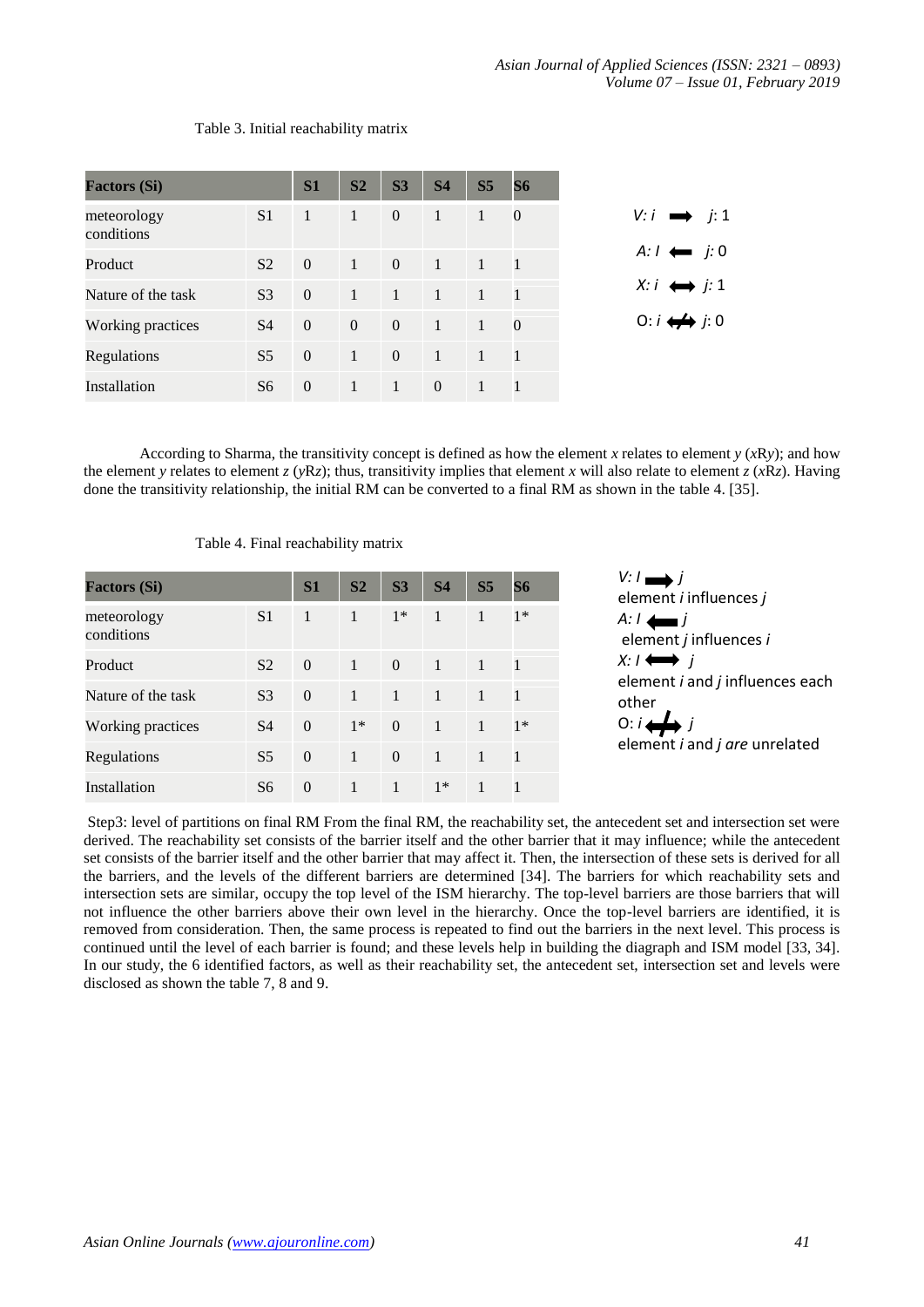| <b>Factors</b><br>(Si) | <b>Reachability set</b><br>R(Si)                                                   | <b>Antecedent set</b><br>A(Si)                                                                      | <b>Intersection set</b><br>$R(Si) \cap A(Si)$                                      | <b>Level</b> |
|------------------------|------------------------------------------------------------------------------------|-----------------------------------------------------------------------------------------------------|------------------------------------------------------------------------------------|--------------|
| S <sub>1</sub>         | S1, S2, S3, S4, S5, S6                                                             | S <sub>1</sub>                                                                                      | S <sub>1</sub>                                                                     |              |
| S <sub>2</sub>         | S <sub>2</sub> , S <sub>4</sub> , S <sub>5</sub> , S <sub>6</sub>                  | S1, S2, S3, S4, S5, S6                                                                              | S2, S4, S5, S6                                                                     |              |
| S <sub>3</sub>         | S <sub>2</sub> , S <sub>3</sub> , S <sub>4</sub> , S <sub>5</sub> , S <sub>6</sub> | S1, S3, S6                                                                                          | S3, S6                                                                             |              |
| S <sub>4</sub>         | S <sub>2</sub> , S <sub>4</sub> , S <sub>5</sub> , S <sub>6</sub>                  | S <sub>1</sub> , S <sub>2</sub> , S <sub>3</sub> , S <sub>4</sub> , S <sub>5</sub> , S <sub>6</sub> | S <sub>2</sub> , S <sub>4</sub> , S <sub>5</sub> , S <sub>6</sub>                  |              |
| S <sub>5</sub>         | S <sub>2</sub> , S <sub>4</sub> , S <sub>5</sub> , S <sub>6</sub>                  | S <sub>1</sub> , S <sub>2</sub> , S <sub>3</sub> , S <sub>4</sub> , S <sub>5</sub> , S <sub>6</sub> | S2, S4, S5, S6                                                                     |              |
| S <sub>6</sub>         | <b>S2</b> , S3, S4, S5, S6                                                         | S <sub>1</sub> , S <sub>2</sub> , S <sub>3</sub> , S <sub>4</sub> , S <sub>5</sub> , S <sub>6</sub> | S <sub>2</sub> , S <sub>3</sub> , S <sub>4</sub> , S <sub>5</sub> , S <sub>6</sub> |              |

## Table 5. Iteration I

# Table 6. Iteration II

| <b>Factors</b><br>(Si) | <b>Reachability set</b><br>R(Si) | <b>Antecedent set</b><br>A(Si) | <b>Intersection set</b><br>$R(Bi) \cap A(Bi)$ | Level |
|------------------------|----------------------------------|--------------------------------|-----------------------------------------------|-------|
| S <sub>1</sub>         | S1, S3                           |                                | S1                                            |       |
| S <sub>3</sub>         | $\overline{\text{S}3}$           | S1, S3                         | S <sub>3</sub>                                |       |

# Table 6. Iteration III

| <b>Factors</b> | <b>Reachability set</b> | <b>Antecedent set</b> | <b>Intersection set</b> | <b>Level</b> |
|----------------|-------------------------|-----------------------|-------------------------|--------------|
| (Si`           | R(Si)                   | A(Si)                 | $R(Si) \cap A(Si)$      |              |
|                |                         |                       |                         |              |

The conical matrix is built from the final RM, the factors are grouped in the same level across the rows and the columns, as presented in the Table 8. The driver power of the factor is derived by summing up the number of ones (1) in the rows and its dependence power by summing up the number of ones (1) in the columns. Then, in order to have a ranking for the factors, the highest rank are the identified factors with the maximum number of ones (1) in the rows and columns of drive power and dependence power respectively [33, 34]. The driving power of a factor equals to the sum of all values in each row of the final RM matrix and describes the number of factors that can be influenced by the factor being analyzed. To the other hand, the dependence power of the factor is the addition of all the values in each column of the final RM matrix, thus presenting the number of factors that can influence that factor [36] as shown in the table 8. From the conical matrix, the initial digraph including transitive links is built. The digraph is used to represent the identified factors in terms of nodes and edges also; is the visual representation of the identified factors and their interdependences [33, 34]. In this development, the top level factor is located at the top of the digraph and the second level factor is positioned at second position and so on, until the bottom level is placed at the lowest position in the digraph as describe in the Fig. 2. [34].

Step4: constructing the conical matrix and digraph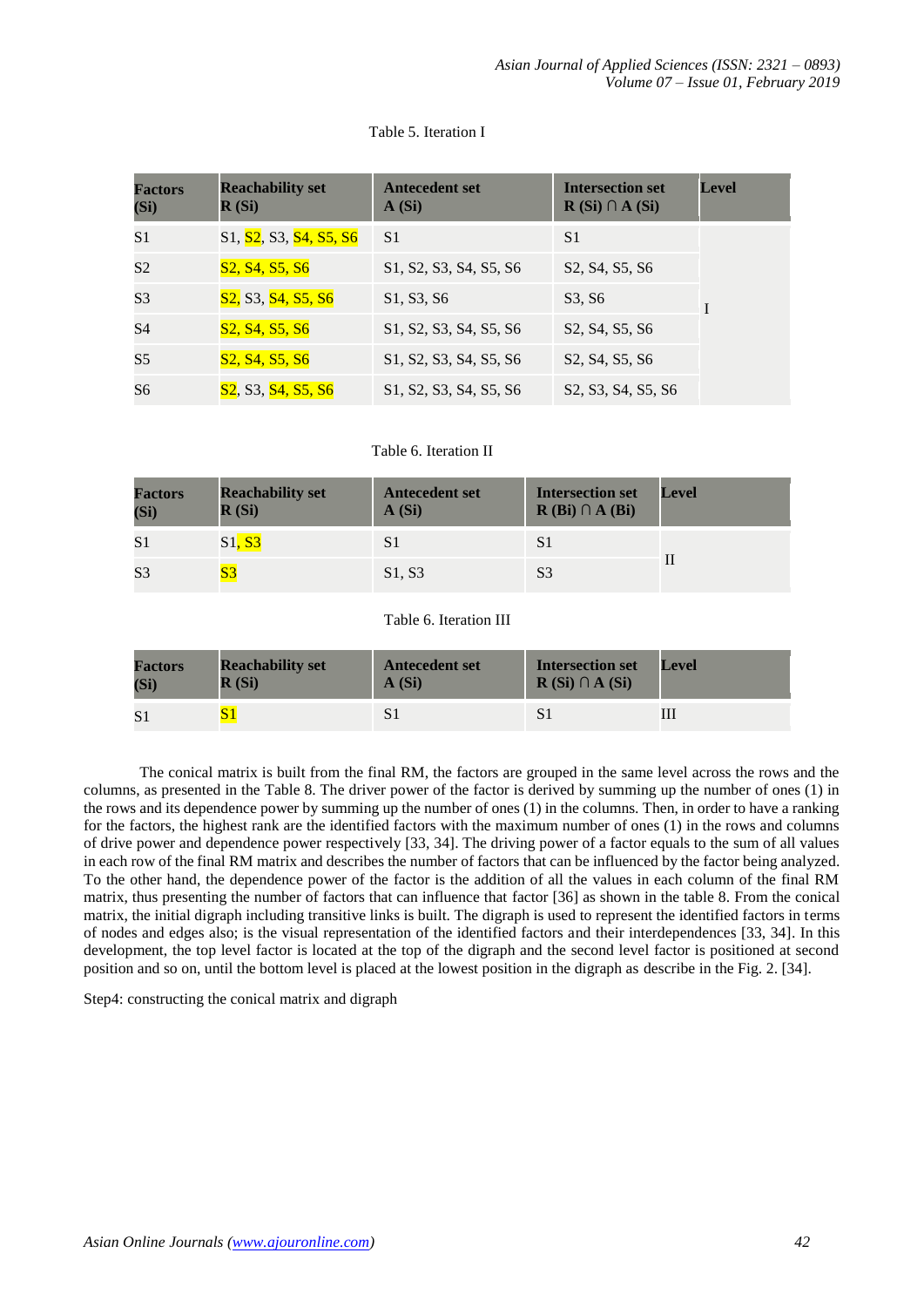| <b>Factors (Bi)</b>       |                | S <sub>2</sub> | <b>S4</b>      | <b>S6</b>     | S <sub>5</sub> | S <sub>3</sub> | S1               | <b>Driving</b><br>power |
|---------------------------|----------------|----------------|----------------|---------------|----------------|----------------|------------------|-------------------------|
| Product                   | S <sub>2</sub> | $\mathbf{1}$   | $\mathbf{1}$   | $\mathbf{1}$  | $\mathbf{1}$   | $\mathbf{0}$   | $\theta$         | $\overline{4}$          |
| Working practices         | <b>S4</b>      | $\mathbf{1}$   | $\overline{1}$ | $\mathbf{1}$  | $\mathbf{1}$   | $\mathbf{0}$   | $\boldsymbol{0}$ | $\overline{4}$          |
| Regulations               | S <sub>5</sub> | $\mathbf{1}$   | $\mathbf{1}$   | $\mathbf{1}$  | $\mathbf{1}$   | $\mathbf{0}$   | $\Omega$         | $\overline{4}$          |
| Installation              | S <sub>6</sub> | $\mathbf{1}$   | $\mathbf{1}$   | $\mathbf{1}$  | $\mathbf{1}$   | $\mathbf{1}$   | $\boldsymbol{0}$ | 5                       |
| Nature of the task        | S <sub>3</sub> | $\mathbf{1}$   | $\mathbf{1}$   | $\mathcal{P}$ | $\mathbf{1}$   | $\mathbf{1}$   | $\mathbf{0}$     | 5                       |
| meteorology<br>conditions | S <sub>1</sub> | $\mathbf{1}$   | $\mathbf{1}$   | $\mathbf{1}$  | $\mathbf{1}$   | $\mathbf{1}$   | $\mathbf{1}$     | 6                       |
| <b>Dependence power</b>   |                | 6              | 6              | 6             | 6              | 3              | $\mathbf{1}$     | 28/28                   |

## Table 7. Conical matrix

Step5: developing an ISM model and MICMAC analysis In order to obtain an ISM model, the nodes and edges are replaced by the identified factors statements [33, 34]. Moreover, from its French definition, matrice d'impact croises-multiplication applique au classement (cross-impact matrix multiplication applied to classification), MICMAC analysis was first developed by Duperrin and Godet in 1973 to analyze the drive power and dependence power of factors. MICMAC analysis is done to identify the key factors that drive the system in various categories. In relation to their drive power and dependence power, factors are classified into four categories such as autonomous factors, linkage factors, dependent factors, independent factors [33, 34, 35, 36]. The first category autonomous factors; these factors have weak drive power and weak dependence power. There are relatively disconnected from the system, with which they have few links, which may be very strong. The second category linkage factors; these factors have strong drive power as well as strong dependence power. These factors are unstable in the way that any action on these factors will have an effect on others and also a feedback effect on themselves. The third category dependent factors; these factors have weak drive power but strong dependence power. And finally the fourth category independent factors; these factors have a strong drive power but weak dependence power. A factor with a very strong drive power, called 'key factor' falls onto the category of independent or linkage factors as presented in Fig. 2 [33, 34]. The results of our study cover the ISM digraph analysis and the MICMAC analysis presented in the Fig.2 and Fig.3 respectively.



Fig. 2. Digraph showing levels of benzene exposure identified factors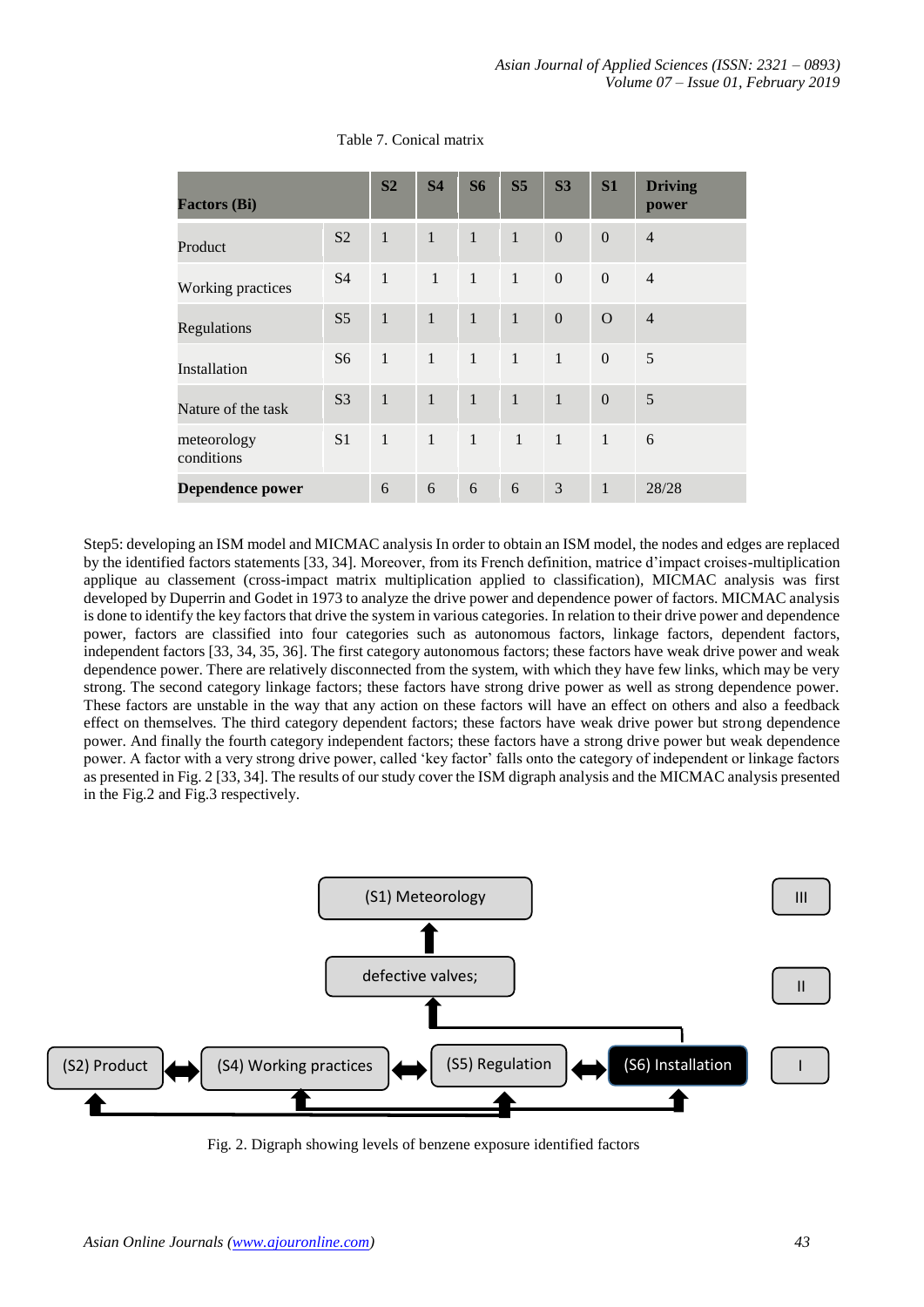## *Asian Journal of Applied Sciences (ISSN: 2321 – 0893) Volume 07 – Issue 01, February 2019*

From the ISM digraph, the 6 identified factors were partitioning in 3 levels. In the level I, four identified factors were found such as (S2) "product", (S4) "working practices", (S5) "regulation", (S6) "installation". The four identified factors occupy the lowest position in the digraph. These identified factors are not impacted by any other identified factor; hence they appear at the bottom of the ISM hierarchy. These identified factors have the most priority to be look at in gasoline storage and distribution facility in developing countries. Then, identified factor (S3) ''Nature of the task'' is the next priority as a result of being positioning in the level II of the ISM hierarchy. This is middle-level identified factor being impacted by lower-level and affecting the upper-level ones. Finally, the identified factor (S1) ''meteorology conditions'' is the less important identified factor to be looking at gasoline storage and distribution facility in developing country. This is the identified factor being affected by the lower-level identified factor. For the MICMAC analysis, the driver-dependence matrix figure shows that in the cluster I, autonomous factor there is no identified factor located in that area. Autonomous factor is the area in the figure with the weak driving power and dependence power and, it does not impact on the system. The lack of autonomous factor implies that all the identified factors play a significant role in influencing benzene exposure concentration at the GSDF in developing country. Although, priorities are set among the identified factors, management should pay attention to consider all the identified factors to be tackled one after the other. At the cluster II, there are no identified factors into that area of the drive-dependence matrix figure. The dependence factor is the zone in the figure which has weak drive power and strong dependence power. The absence of dependence factor indicates that most of the identified factors are roots cause of benzene exposure concentration at the GSDF. And then, quasi no identified factors depend to other identified factor to influence the benzene exposure concentration. Therefore, management has no need to focus on the understanding of the relationship between other levels of identified factor in the ISM model, because the priority identified factors are already known and need to be tackled to make inexistent the other dependence factors.



## Dependence power

Fig.3 Driver-Dependence matrix of the benzene identified factors

In the cluster III, four identified factors are located in the figure 3, such as ''product'', ''regulation'', ''working practices'' and ''installation''. The linkage factor is the area in the figure with a high driving power and strong dependence power. This implies that these identified factors to influence benzene exposure concentration, are all impacted at the same time. And then, from a change only one identified factor all the other identified factors are impacted to influence the benzene exposure concentration. In other to tackle these identified factors, management should conduct training and monitoring an in-house procedure for a task implementation. Finally, in the cluster IV two identified factors were located such as "nature of the task" (S3) and "meteorology condition" (S1). The independent factor is the zone in the figure which has a strong drive power and weak dependence power. This indicates that the two identified factors located in independent area are independent regardless to the impact they have respectively to that benzene concentration in loading operation for storage and distribution facility in developing countries. Each of these two identified factors influence benzene exposure concentration at their respective level independently. This study, revealed a total of 23 specific sub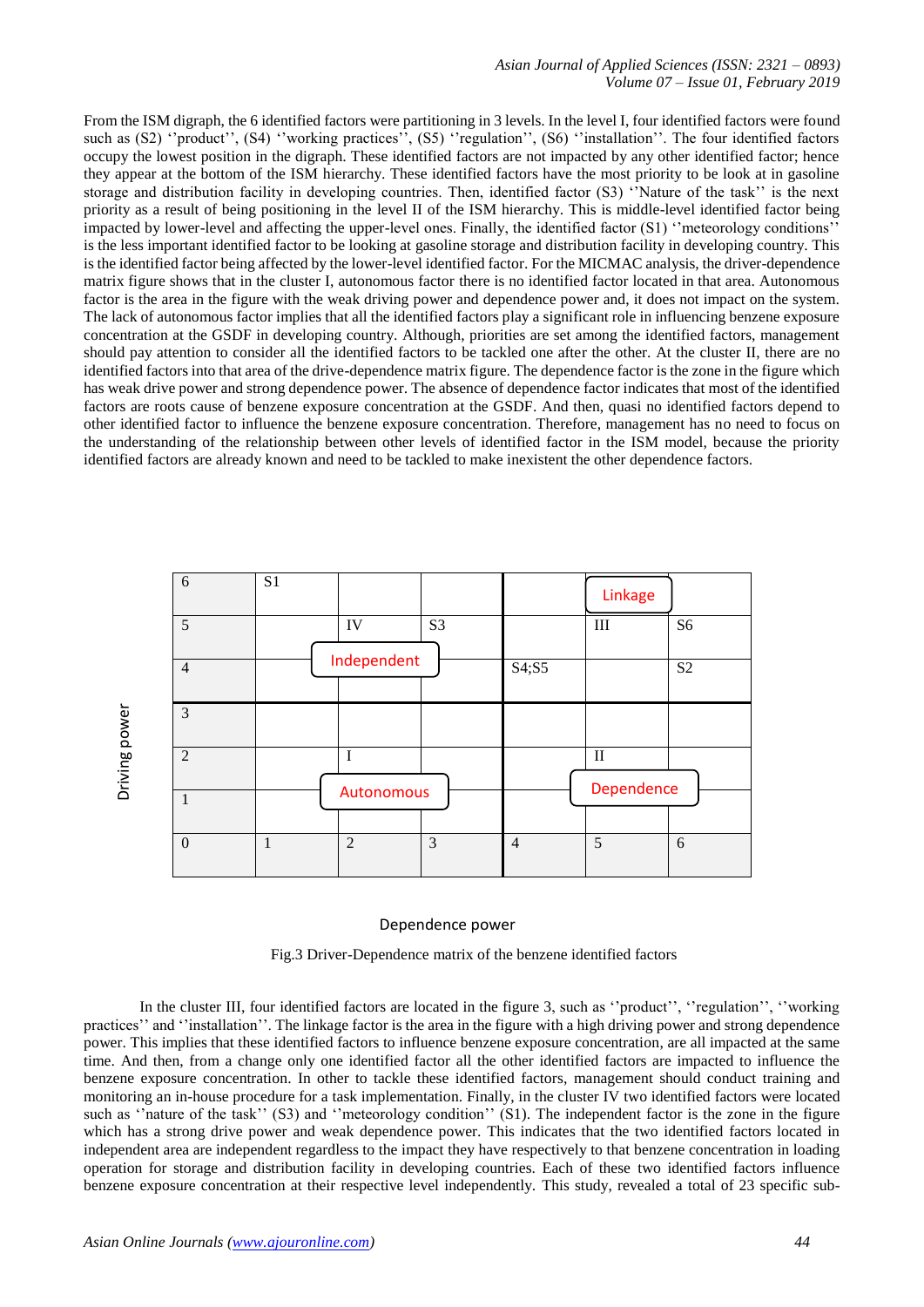factors that influence benzene exposure concentration during loading operations. The 23 sub-factors were identified in the literature review from studies focusing on benzene exposure during loading operations. These 23 sub-factors were then, grouped into 6 identified factors. The identified factors were selected through more generic factors that can impact a risk exposure assessment during a loading operation and with the experts' opinions on those factors. The 6 identified factors covered the overall exposure scenario for loading operation and are common to developing countries facilities. The rank of the identified factors was observed at 2 levels, through the experts' opinions and ISM hierarchy. From the experts' opinions, the scores assigned to each identified factor was influenced by the number of questionnaire survey obtained. At the ISM hierarchy, the Fig. 2. Shows the priority in terms of which identified factor (s) should be tackle first.

From the ISM model, several interactions between the 6 identified factors which influence benzene exposure concentration during loading operations were disclosed. This is well illustrated from the SSIM matrix to the digraph. In the digraph, from the level I, only the identified factor '' (S5) Installation'' and '' (S2) Product'' are interacting in other to influence benzene exposure concentration. Then, to be connected to the next level, only the identified factor '' (S5) Installation'' in the level I is connected to the identified factor '' (S3) Nature of the task'' of the level II. Finally, the identified factor " (S3) Nature of the task'' is connected to the identified factor " (S1) Meteorology conditions" of the level III. The results of this study, for loading operations of gasoline in developing countries have identified 6 factors that must be assessed; and among them 4 factors should be tackled first. This implies for the hierarchy level I in the ISM model, to reduce the benzene contain in the gasoline product from the refinery. A continuous training and educating workers on working procedures. Developing a watch regulations and laws that could impact negatively the loading operations and finally an updating of the facility with the implementation of engineering control measures, such as vapor recovery system. At the level II hierarchy, resulting of the combination of providing the appropriate personal protective equipment and continuous training on working procedure. Finally, for the level III hierarchy, a collective protective equipment and upgrade of the operation mode, such as automation are necessary to prevent and protect workers' health.

#### 3.2. Limitations and scope of the future research work

In this study, the ISM model and MICMAC analysis were applied for 6 identified factors as a result of analyzing the factors that influence occupational benzene exposure concentration in loading operations at gasoline storage and distribution facility for developing countries. However, the limitation on relevant articles from the literature survey, and from which the quality of the study rely on, might affected the results with some element of bias. Having analyze the factors influencing occupational benzene exposure concentration during loading operation at storage and distribution facility in developing countries, assessment of suitable factors from benzene exposure at storage and distribution facility would be crucial for the workers' health protection. Although, the study has some limitations the results were worthwhile to help describing the current challenges that gasoline storage and distribution facilities in developing countries experience.

# **4. CONCLUSION**

The analyzing of factors influencing occupational benzene exposure concentration in loading operations at GSDF in developing countries, has enabled to identify 23 sub-factors influencing benzene exposure concentration from the literature review, and grouped into 6 main factors. Then, the degree of importance of these factors was assessed through their respective ranking. Moreover, the interaction and relationship among the factors was elucidate, which contributed to first identified the most important factors to tackle when conducting an exposure assessment in gasoline storage and distribution facility in developing country and the behavior of the factors. The above information is crucial to strategize, in other assess benzene exposure in at GSDF country. From the questionnaire-based survey, factors influencing benzene concentration during loading operation were identified and ranked based on respondents' results, with the factor product (S2) being the 1<sup>st</sup> rank and regulations (S5) last influential factor as shown in the table 3. The ISM model discloses the three levels of hierarchy that exist in this study and the interactions between the factors working practices (S4); installation (S6); regulations (S5) and product (S2) at the level 1. The results of this study has pointed out four identified factors such as product (S2); working practices (S4); regulations (S4) and installation (S6) which are the influential factors to benzene exposure concentration at the gasoline storage and distribution facility in developing countries. The management should take into consideration the priority disclosed in terms of factors to be tackled and the behavior pattern of these factors when conducting an exposure assessment.

## **5. ACKNOWLEDGMENTS**

This research would have not been possible without the support of several people. The author would like to thanks to all those who cooperated and participated in this research, including members of Tokai Laboratory in Environmental Management of Osaka University. This research was completed with support from the Ministry of Education, Culture, Sports, Science, and Technology of Japan (MEXT), (Grant No. 150768) through its postgraduate scholarship program for foreign students.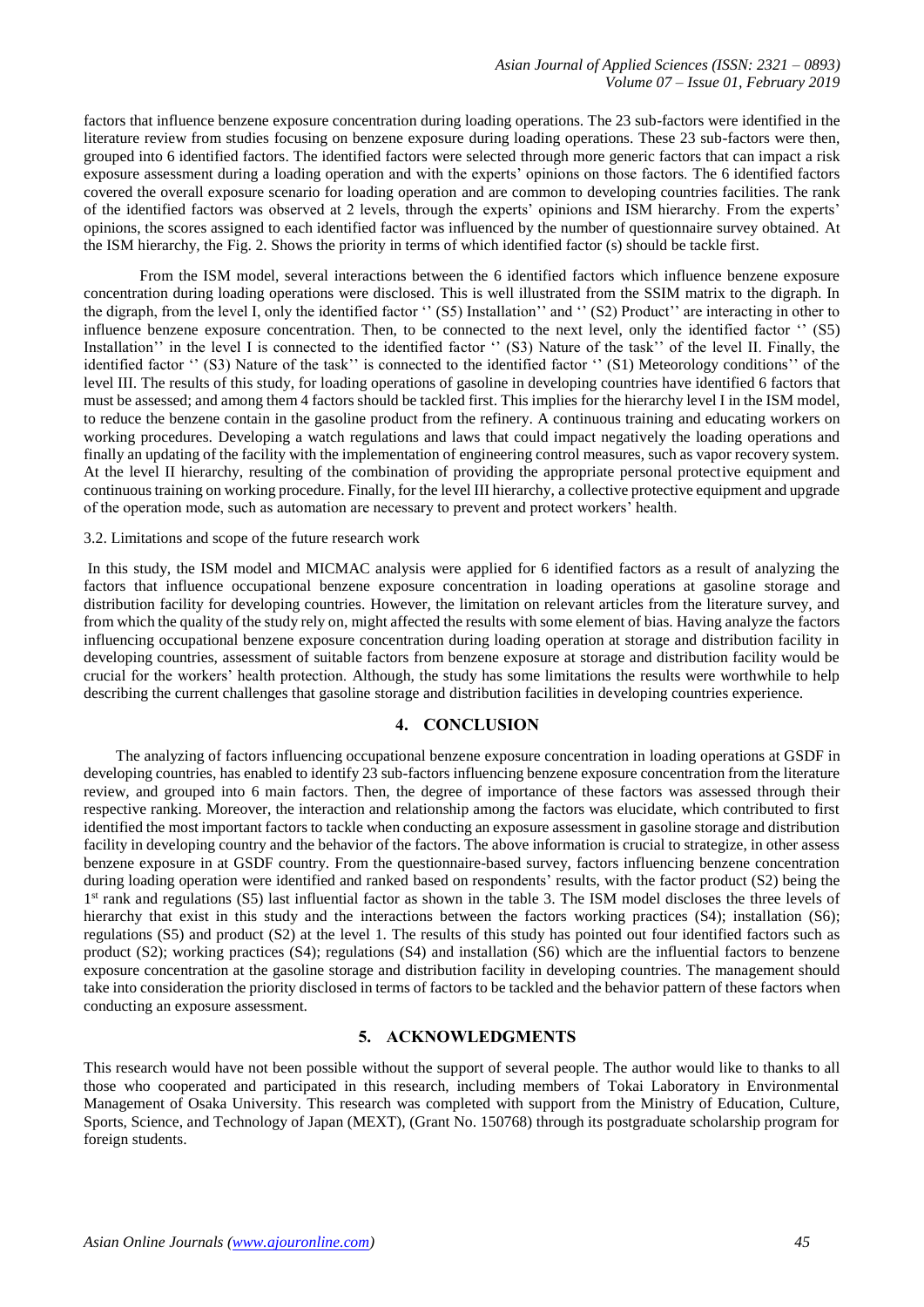## **6. REFERENCES**

[1] Carolyn F. Phillips CF, Robert K. JONES RK. Gasoline vapor exposure during bulk handling operations. American Industrial Hygiene Association Journal. 1978; Volume 39: 1978 - Issue 2/ Pages 118-128.; 04 Jun 2010.

[2] J. Paul Guyer 2014. An Introduction to Petroleum Fuel Facilities: Bulk Fuel Storage. Continuing Education and Development, Inc. 9 Greyridge Farm Court Stony Point, NY 10980 P: (877) 322-5800 F: (877) 322-4774 info@cedengineering.com.

[3] G.H. Pandya, A.G. Gavane and V.K. Kondawar. Assessment of Occupational Exposure to VOCs at the Gantry Gasoline Terminal. JOURNAL OF ENVIRON. SCIENCE & ENGG. VOL. 48, No. 3, P. 175 -182, July 2006.Development, Inc. 9 Grey ridge Farm Court. Stony Point, NY 10980. 6.

[4] Igor Burstyn, Xiaoqing (Isabelle) Nicola Cherry Ambikaipakan, Senthilselvan. Determinants of airborne benzene concentrations in rural areas of western Canada. <https://doi.org/10.1016/j.atmosenv.2007.06.011> Atmospheric Environment. Volume 41, Issue 36, November 2007, Pages 7778-7787

[5] Parkinson GS (1971) Benzene in motor gasoline \_\_ an investigation into possible health hazards in and around filling stations and in normal transport operations. Ann Occup Hyg 14, 145-153

[6] Sherwood, RJ (1972) Evaluation of exposure to benzene vapor during loading of petrol. Br J Ind Med 29:65-69 Received Match 5, 1990; accepted June 4, 1990.

[7] GjOrloff K, Skardin B, Svedung I (1982): Cited from Holmberg B, Lundberg P (1985). Berlin M (1988) Biological monitoring of populations exposed to volatile petroleum products. Ann NY Acad Sci 534:472-480. GjOrloff K, Skardin B, Svedung I (1982): Cited from Holmberg B, Lundberg P (1985).

[8] Runion, H.E. and Scott, L.M. (1985) Benzene exposure in the United States 1978-1983: an overview. Am. J. Ind. Med. 7,385-393.

[9] Halder CA, Van Gorp GS, Hatoum NS, Warne TM (1986). Gasoline vapor exposures. Part I. Characterization of workplace exposures. Am. Ind. Hyg. Ass. J 47:164-172.

[10] Berlin M (1988) Biological monitoring of populations exposed to volatile petroleum products. Ann NY Acad Sci 534:472-480.

[11] Verma DK, Jim A. Julian JA, Gail Bebee G, Wai K. Cheng WK, Holborn K, Shaw L. Hydrocarbon exposures at petroleum bulk terminals and agencies. American Industrial Hygiene Association Journal 1992; 53(10): Pages 645-656, (1992)[. http://dx.doi.org/10.1080/15298669291360292.](http://dx.doi.org/10.1080/15298669291360292)

[12] Behzad Heibatia, Krystal J. Godri Pollitt, Jamshid Yazdani Charati, Alan Ducatmand. Ali Karimi, f Mahmoud Mohammad yang. Biomonitoring-based exposure assessment of benzene, toluene, ethylbenzene and xylene among workers at petroleum distribution facilities. Ecotoxicology and Environmental Safety Volume 149, March 2018, Pages 19-25 [https://doi.org/10.1016/j.ecoenv.2017.10.070.](https://doi.org/10.1016/j.ecoenv.2017.10.070)

[13] Verma DK, Diane M. Johnson DM, M. Lorraine Shaw ML, Karen Des Tombe K. Benzene and Total hydrocarbons exposures in downstream petroleum industries. American Industrial Hygiene Association Journal, 2001;62:176-194 (2001) Pages 176-194.<http://dx.doi.org/10.1080/15298660108984621>

[14] IARC (1987). Overall evaluations of carcinogenicity: an updating of IARC Monographs volumes 1 to 42. IARC Monogr Eval Carcinogens Risks Hum Suppl, 7: 1–440. PMID:3482203

[15] Navasumrit P, Chanvaivit S, Intarasunanont P, Arayasiri M, Lauhareungpanya N, Parnlob V, Settachan D, Ruchirawat M. Environmental and occupational exposure to benzene in Thailand Chem Biol Interact. 2005 May 30;153-154:75-83. Epub 2005 Apr 1.

[16] Keretetse G.S., Laubscher P.J., du Plessis J.L., Pretorius P.J., van der Weshuizen F.H., van Dyk E., Eloff F.C., Arde M.N., du Plessis L.H. DNA damage and repair detected by the comet assay in lymphocytes of African petrol attendants: A pilot study. Ann. Occup. Hyg. 2008`; 52:653–662[. http://dx.doi:10.1093/annhyg/men047.](http://dx.doi:10.1093/annhyg/men047) [PubMed] [CrossRef]

[17] Cheremisinoff and Morresi, 1979; P.N. Cheremisinoff, A.C. Morresi. Benzene, Basic and Hazardous Properties. Marcel Dekker, New York (1979), p. 250. Google Scholar.

[18] Tunsaringkarn T, Siriwong W, Rungsiyothin A, Nopparatbundit S. Occupational Exposure of Gasoline Station Workers to BTEX Compounds in Bangkok, Thailand. The International Journal of Occupational and Environmental Medicine 2012;3:117-25.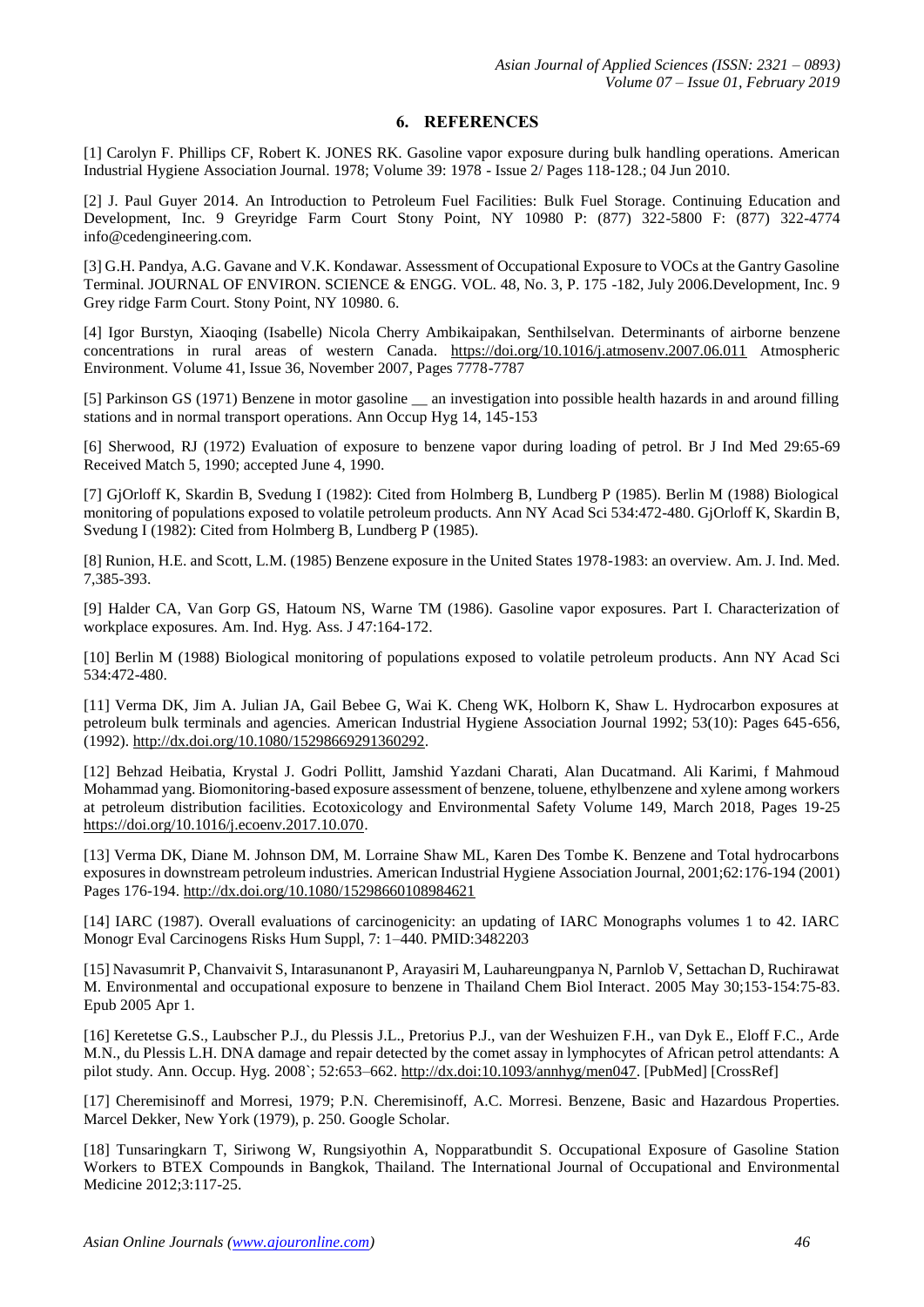[19] TIN Ezejiofor, HC Nwigwe, FOU Osuala, MOE Iwuala Appraisals for potential hazards in the operational environment and facilities of petroleum refining and distribution industry in Nigeria. Journal of Medical Investigation and Practice, Year: 2014 | Volume: 9 | Issue: 1 | Page: 39-42. [http://www.jomip.org/text.asp?2014/9/1/39/132558.](http://www.jomip.org/text.asp?2014/9/1/39/132558)

[20] Monney, John Bosco Dramani, Abigail Aruna, Asantewa Gyamfi Tenkorang, Fred Osei-Poku Health and safety in high-risk work environments: A study of fuel service stations in Ghana. Isaac Journal of Environmental and Occupational Science.

[21] T. Kawai, K. Yamaoka, Y. Uchida, and M. Ikeda. Exposure to Vapors of Benzene and Other Aromatic Solvents in Tank Truck Loading and Delivery. Osaka Occupational Health Service Center, Osaka 550, Japan and Department of Public Health, Kyoto University Faculty of Medicine, Kyoto 606, Japan.

[22] W.S. Irving WS, Thomas G. Grumbles TG. Benzene exposures during gasoline loading at bulk marketing terminals. American Industrial Hygiene Association, J 1979;40:468-736. [http://dx.doi.org/10.1080/15298667991429840.](http://dx.doi.org/10.1080/15298667991429840) Toxicology Letters, 52 (1900) 135-139, 1990.

[23] Nordlinder R, Ramnas O. EXPOSURE TO BENZENE AT DIFFERENT WORK PLACES IN SWEDEN. The Annals of Occupational Hygiene, Volume 31, Issue 3, 1 January 1987, Pages 345–355,<https://doi.org/10.1093/annhyg/31.3.345>

[24] U.S.EPA-450. CONTROL OF HYDROCARBONS FROM TANK TRUCK GASOLINE LOADING TERMINALS. EPA-450/2-77-026 (OAQPS NO. 1.2-082).

[25] Julie Yu and Harris Cooper. A Quantitative Review of Research Design Effects on Response Rates to Questionnaires. Journal of Marketing Research. Vol. 20, No. 1 (Feb., 1983), pp. 36-44 Published by: Sage Publications, Inc. <https://DOI:10.2307/3151410>

[26] MSAFIRI M. JACKSON. ORGANIC LIQUIDS STORAGE TANKS VOLATILE ORGANIC COMPOUNDS (VOCS) EMISSIONS, DISPERSION AND RISK ASSESSMENT IN DEVELOPING COUNTRIES: THE CASE OF DAR-ES-SALAAM CITY, TANZANIA. Environmental Monitoring and Assessment (2006) 116: 363–382 [https://DOI:10.1007/s10661-006-7573.](https://DOI:10.1007/s10661-006-7573)

[27] S. Raghavan & K. Basavaiah. Biological monitoring among benzene-exposed workers in Bangalore city, India Pages 336-341 | Received 10 May 2005, Published online: 08 Oct 2008. [https://doi.org/10.1080/13547500500274206.](https://doi.org/10.1080/13547500500274206)

[28] Cruz-Núñez, X., Hernández-Solís, J.M., Ruiz-Suárez, Evaluation of vapor recovery systems efficiency and personal exposure in service stations in Mexico City. Science of the Total Environment Volume 309, Issue 1-3, 20 June 2003, Pages 59-68.

[29] Dimosthenis A. Sarigiannis, Spyros P. Karakitsios, Alberto Gotti, Costas L. Papaloukas, Pavlos A. Kassomenos and Georgios A. Pilidis. Bayesian Algorithm Implementation in a Real Time Exposure Assessment Model on Benzene with Calculation of Associated Cancer Risks. Sensors 2009, 9, 731-755;<https://doi:10.3390/s90200731> Sensors. ISSN 1424- 8220.

[30] Eun Kyo Chung Jae Kil Jang Dong Hee KohA comparison of benzene exposures in maintenance and regular works at Korean petrochemical plants Journal of Chemical Health and Safety Volume 24, Issue 3, May–June 2017, Pages 21-26 <https://doi.org/10.1016/j.jchas.2016.09.006>

[31] Tuomi T, Veijalainen H, Santonen. Managing Exposure to Benzene and Total Petroleum Hydrocarbons at Two Oil Refineries 1977-2014. Int J Environ Res Public Health. 2018 Jan 24;15(2). pii: E197.<http://dx.doi:10.3390/ijerph15020197>

[32] Tran Thi Ngoc Lana Ngo Quang Liema Nguyen Thi Thanh Binh b. Personal exposure to benzene of selected population groups and impact of commuting modes in Ho Chi Minh, Vietnam. Volume 175, April 2013, Pages 56-63 Environmental Pollution <https://doi.org/10.1016/j.envpol.2012.12.017>

[33] Rajesh Attri, Nikhil Dev, and Vivek Sharma. Interpretive Structural Modelling (ISM) approach: An Overview. Research Journal of Management Sciences. Vol. 2(2), 3-8, February (2013) Res. J. Management Sci. International Science Congress Association.

[34] Rajesh Attri • Sandeep Grover • Nikhil Dev • Deepak Kumar. Analysis of barriers of total productive maintenance (TPM) . Int J Syst Assur Eng Manag (Oct-Dec 2013) 4(4):365–377 [https://DOI10.1007/s13198-012-0122-9](https://doi10.1007/s13198-012-0122-9)

[35] Leticia Sarmentodos Muchangos, AkihiroTokai, Atsuko Hanashima. Analyzing the structure of barriers to municipal solid waste management policy planning in Maputo city, Mozambique. Volume 16, December 2015, Pages 76- 89Environmental Development.<https://doi.org/10.1016/j.envdev.2015.07.002>